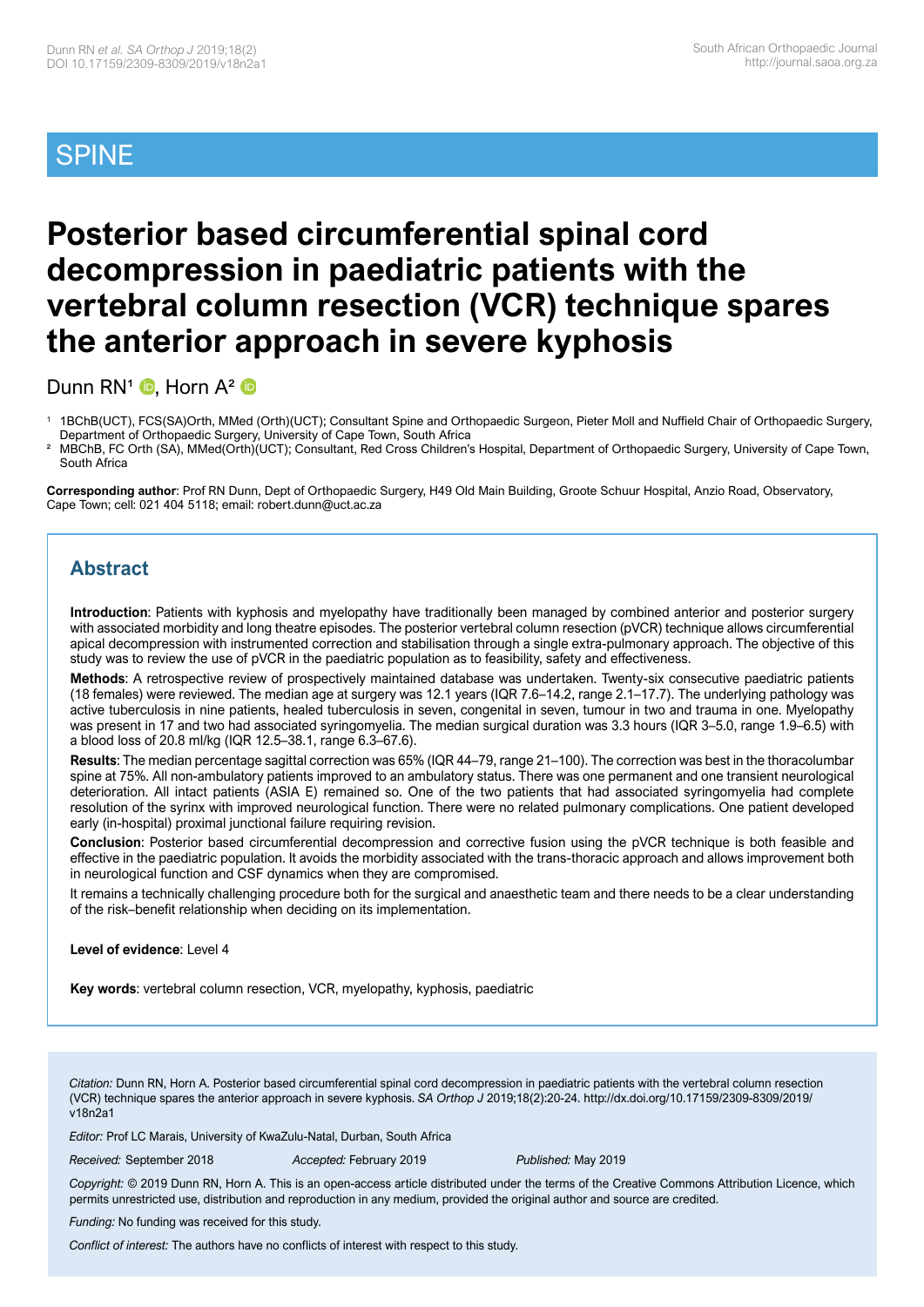# **Introduction**

The management of paediatric patients with severe rigid spinal deformity, particularly with associated spinal cord compression and myelopathy, is extremely challenging due to the risk of neurological injury and the difficult internal fixation of their small, distorted spines. Traditionally pre-operative traction has been employed to reduce the deformity, but due to their low body weight this is frequently ineffective. Although anterior transthoracic release and decompression has been utilised, gaining access to the apex of the deformity to relieve cord compression can be technically difficult. Typically partial deformity correction with anterior column strut grafts have been employed.1

A posterior approach allows the surgeon to place segmental instrumentation which is powerful enough to obtain and maintain correction, while fusion occurs. This is then combined with an anterior decompression/release, either simultaneously or in a staged fashion. This strategy's dual surgical approach comes at the cost of time and large physiological insult.

With the development of the posterior based circumferential vertebral column resection (pVCR), the deformity can be well visualised. Rigid posterior fixation and visualisation of the thecal sac by laminectomy allows better orientation and more controlled removal of bone anterior to the cord than the anterior approach.<sup>2-4</sup>

We have increasingly employed the pVCR technique in our paediatric patients that present with severe rigid deformity with established or predicted myelopathy.

We present our experience with this technique in the paediatric group in an effort to assess feasibility, safety and effectiveness.

## **Methods**

Following institutional ethics approval, we identified 26 paediatric patients (≤18 years old) undergoing the pVCR procedure from January 2010 to April 2017 from a prospectively maintained database. A case note and imaging review were conducted with regard to demographics, surgical indications and complications. Outcome was assessed radiographically in terms of deformity correction and clinically in terms of neurological status.

Data was captured and analysed on Microsoft Excel spreadsheets. Due to the relatively small numbers, median and inter-quartile ranges (IQRs)were used to avoid the distortion effect of outliers on average and ranges.

Our cohort had a median age of 12.1 years (IQR 7.6–14.2, range 2.1–17.7). There was a female predominance of 18 to 8 (*Figure 1*).



**Figure 1.** Patient age distribution with female predominance (blue)



**Figure 2**. Pre-operative MRIs confirming congenital spine dislocation, active tuberculosis and aneurysmal bone cyst (L to R) as causes of kyphosis

The commonest underlying pathology was tuberculosis, both active (nine cases) and healed disease (seven) followed by congenital anomalies (seven) (*Table I*) (*Figure 2*).

The indication for the procedure was kyphotic deformity, frequently associated with myelopathy. Two cases had associated syringomyelia. The commonest site was the thoracic spine (14 patients) followed by thoracolumbar and lumbar spine (six patients each).

## *The procedure*

Patients were positioned prone under total intravenous anaesthesia when spinal cord monitoring (SCM) was used. In the earlier part of the study SCM was not available but later, when neurological status allowed, surgeon-operated transcranial motor-evoked monitoring was performed. This is now considered routine practice by the authors.5

The spine was exposed and segmental pedicle screw instrumentation placed. Fixed head screws were usually used but in the smaller children an adult cervical instrumentation system with polyaxial screws was utilised. Once the surgeon was satisfied that rigid fixation was achieved, the pVCR was commenced.

The thecal sac was exposed with laminectomy of the planned pVCR site. Bilateral costotransversectomies were performed, resecting as many ribs as required to access the anterior column. An upcut (typically 5 mm) was used to follow the rib down to the side of the vertebral body. This plane was developed with blunt dissection (cottonoid on a Kocher clamp) to visualise the vertebral discs and bodies, placing a copper malleable retractor to maintain this space, typically clipped to the drapes. Thoracic roots were sacrificed when access required it, often more on one side to allow subsequent graft placement. The roots were tied distal to the dorsal root ganglion with 2/0 Vicryl and cut with a blade. The sutures were kept long and clipped to lift and retract the dural sac and allow access to the posterior body wall. The discs and vertebral bodies were resected with curettes, upcuts and bone-nibblers, preserving

**Table I**: Underlying pathology

| 4  |
|----|
| 3  |
|    |
| 16 |
| 9  |
| 7  |
| 2  |
|    |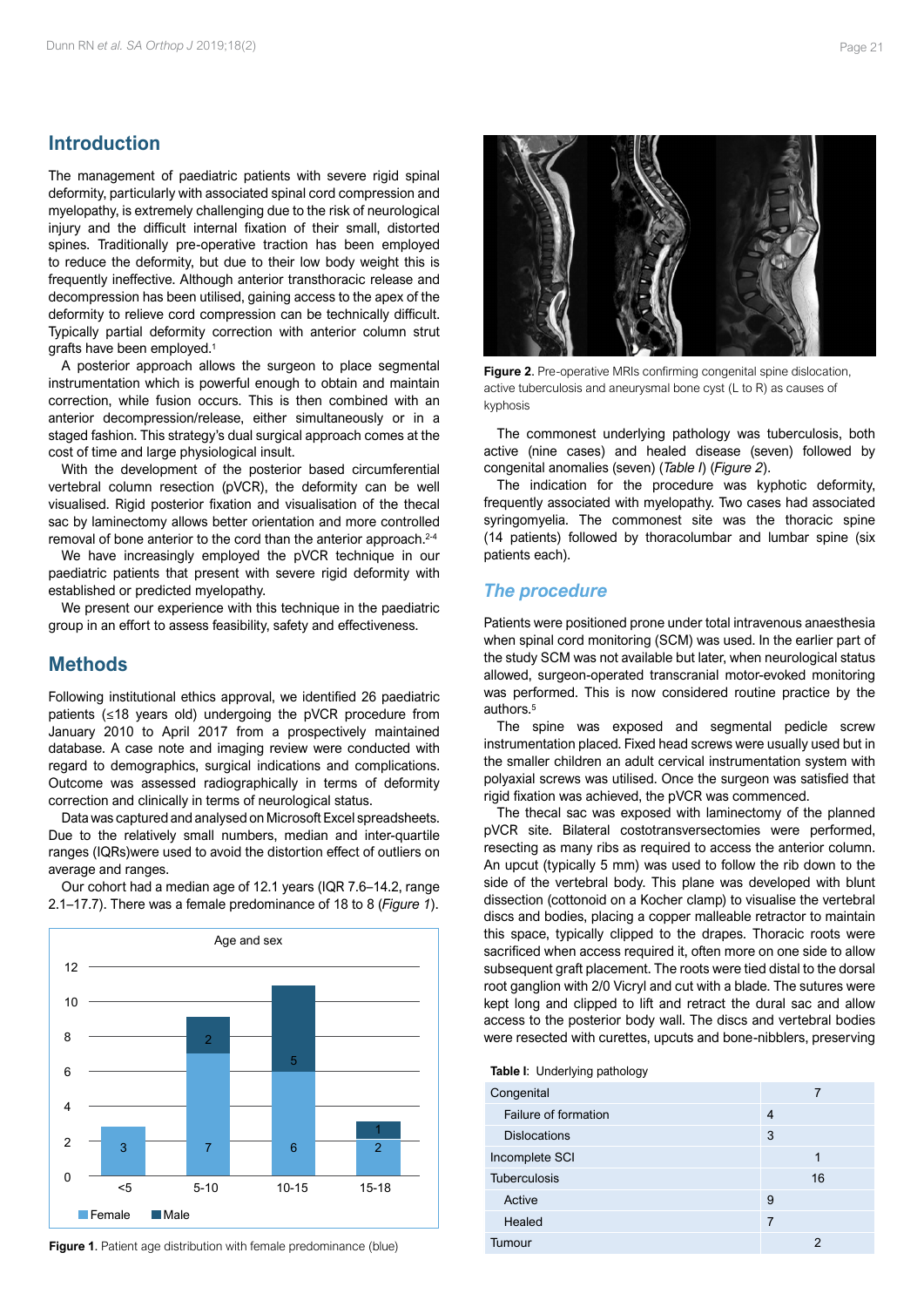## **Table II**: Sagittal correction

| rapio III. cagniai composicii |              |                          |              |                             |               |                             |          |                              |  |  |
|-------------------------------|--------------|--------------------------|--------------|-----------------------------|---------------|-----------------------------|----------|------------------------------|--|--|
|                               | Pre-op       |                          | Post-op      |                             | <b>Change</b> |                             | % change |                              |  |  |
| Lumbar                        | $35.5^\circ$ | IQR 26-40.5<br>$16 - 47$ | $6^{\circ}$  | <b>IQR 1-17</b><br>$0 - 34$ | $18^\circ$    | <b>IQR 9-37</b><br>$2 - 47$ | 66%      | IQR 44-100<br>$6 - 100$      |  |  |
| <b>Thoracic</b>               | $64^{\circ}$ | IQR 55-88<br>$30 - 100$  | $27^\circ$   | IQR 17-30<br>$8 - 70$       | $28^\circ$    | IQR 20-64<br>$\Box 12 - 71$ | 55%      | IQR 40-73<br>$\square$ 21-87 |  |  |
| <b>TL</b>                     | $90^\circ$   | IQR 77-96<br>46-99       | $22^{\circ}$ | IQR 19-46<br>$0 - 65$       | $49^\circ$    | IQR 44-62<br>$30 - 80$      | 73%      | IQR 51-80<br>$32 - 100$      |  |  |

#### **Table III**: Neurological status

|           |   | Last follow-up |   |   |   |                |   |  |  |  |  |
|-----------|---|----------------|---|---|---|----------------|---|--|--|--|--|
|           |   |                | А | в | C | D              | Е |  |  |  |  |
| Admission | А |                |   |   |   |                |   |  |  |  |  |
|           | B |                |   |   |   |                |   |  |  |  |  |
|           | c | 9              |   |   |   | 3              | 6 |  |  |  |  |
|           | D | 8              |   |   |   | $\overline{2}$ | 5 |  |  |  |  |
|           | Е |                |   |   |   |                | 9 |  |  |  |  |

the posterior body wall until late. A plane between the theca and posterior longitudinal ligament is developed before this posterior wall is finally broken into the cavity created. Care should be taken to avoid an anterior durotomy as it can be challenging to repair. During this process a temporary rod was placed to stabilise the spine and prevent cord injury.

Once the circumferential decompression was complete, the screws holding the temporary rod were loosened allowing some in situ rod bending while avoiding distraction with increased cord tension as the rod could slide through the screw heads. An anterior strut graft was placed and definitive rods sequentially applied with further sagittal correction and compression across the graft. In cases, especially the earlier ones, when struts could not be placed or were deemed unnecessary, morcellised graft was placed anteriorly. The remaining allograft strut was cut into bone plates and placed from the remaining cephalad to the caudal laminas to cover the theca. They were usually sutured in through drill holes to avoid migration. The wound was closed over a drain.

Allograft fibula shafts were used in 19 cases, a prosthetic cage in one and morcellised graft in six.

The median duration of surgery (skin to skin) was 3.3 hours (IQR 3–5.0, range 1.9–6.5).

The median blood loss was 500 ml (IQR 400–1225, range 100–2500). This represents a median 20.8 ml/kg (IQR 12.5–38.1, range 6.3–67.6).) Cell-saving was only used in the larger children.

Spinal cord monitoring was used in 13 cases, with three cases failing to obtain signals. In the ten cases monitored there were two alerts while correcting the deformity which required remedial action.

The median follow-up was 16 months (IQR 10.5–33.9).

## **Results**

The median overall percentage sagittal correction was 65% (IQR 44–79, range 21–100). The correction was best in the thoracolumbar spine at 75%, followed by the lumbar spine (*Table II*).

There was dramatic improvement in the neurological status as presented in *Table III*. All non-ambulatory patients (ASIA C) improved to an ambulatory status. Of the ASIA Ds (walking but not normal power) most were normal at follow-up, two were unchanged at short-term follow-up, and one deteriorated. All neurologically normal patients (ASIA E) remained so.

There was one permanent neurological deterioration from ASIA D to A in a patient with a congenital L1/2 dislocation and tethered cord. A short instrumentation was done to minimise growth disturbance as she was only 2 years old. The patient returned 12 weeks post-operatively with fixation failure and catastrophic neurological deterioration. Despite revision, she remained an ASIA A (*Figure 3*).

One patient had a transient neurological deterioration postoperatively. On re-MRI, incomplete decompression was confirmed with ongoing cord compression from the postero-inferior edge of the superior vertebral body. This was revised a week later with subsequent neurological recovery.

One of the two patients that had associated syringomyelia had complete resolution of the syrinx on follow-up MRI with improved neurological function (*Figure 4*).

One patient developed early (in-hospital) proximal junctional failure. Following an excellent correction, she developed a proximal facet dislocation requiring cephalad extension of her instrumentation. There were no neurological sequelae, however (*Figure 5*).

One case developed surgical site sepsis requiring washout and subsequent instrumentation removal.

There were no pulmonary complications.



**Figure 3**. Two-year-old patient with congenital spine dislocation who presented 12 weeks post-surgery with paraplegia and failed correction due to inadequate instrumentation – kept short to allow spine growth. Despite revision she did not recover neurologically as despite lumbar, it was a cord level injury due to her tethered cord and low conus.



**Figure 4**. Pre-operative syrinx totally resolved on follow-up scan after VCR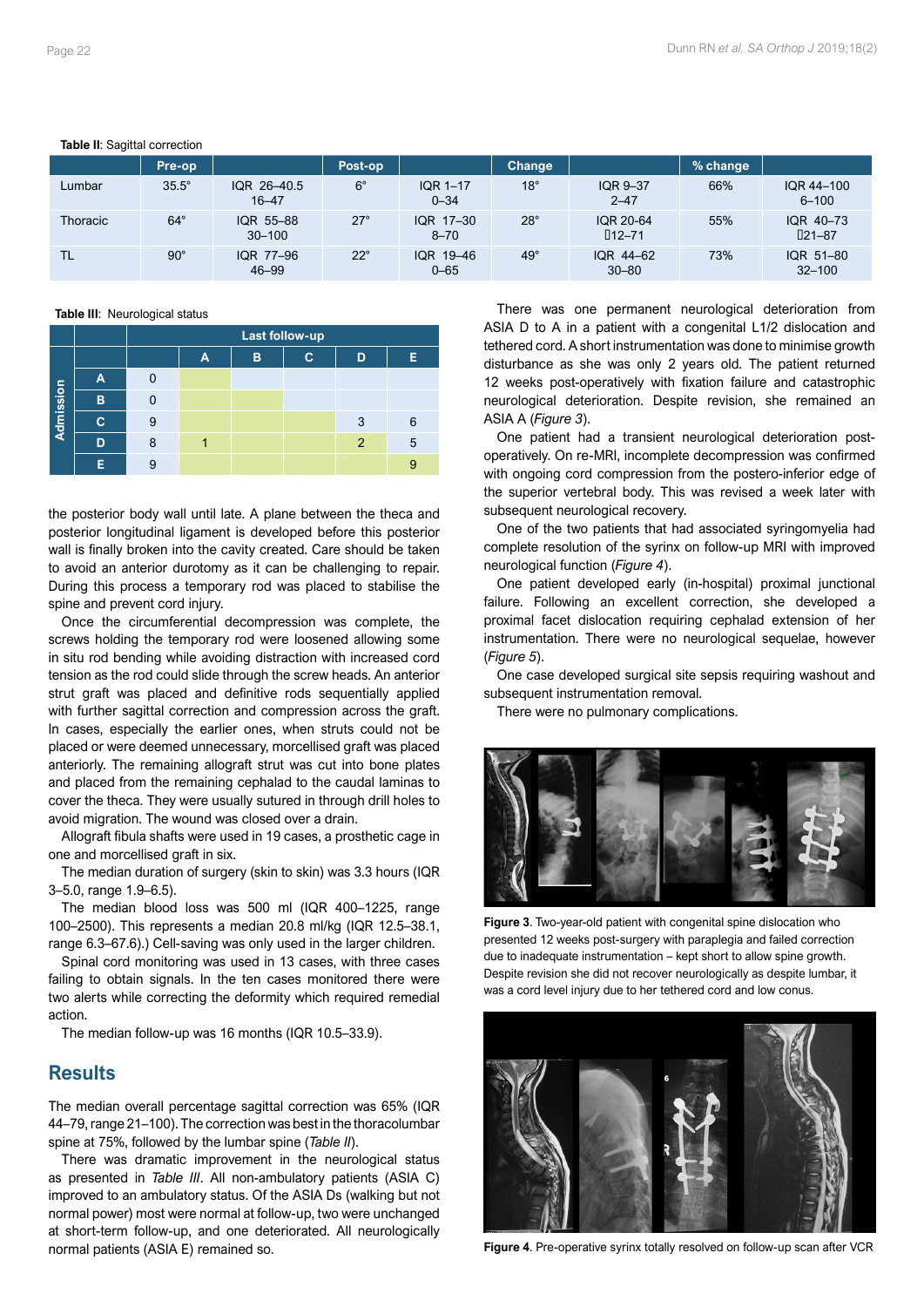

**Figure 5.** Following excellent sagittal plane correction, this young child developed early proximal junctional failure while still in hospital requiring cephalad extension of the construct. There were no neurological sequelae, however.

# **Discussion**

The pVCR was originally described by Suk *et al.* for correction of severe deformity in an adult population.3 Their focus, as with other authors, was largely around deformity correction.4,6-8 With the risk of neurological deterioration we are hesitant to promote such aggressive methods for deformity alone, but feel it is indicated when cord compression is present with established or predicted myelopathy.

South Africa has the rare combination of developing world pathology of advanced disease processes and developed world care. This is apparent in our cohort where paediatric patients present late with severe kyphotic deformity, many with established or impending myelopathy. It is tempting to defer aggressive management until a significant neurological deficit is present to justify the risk of intervention, but the more advanced the myelopathy, the less recovery can be expected. This and dissatisfaction with traditional anterior and posterior surgery has led us to steadily increase our use of the pVCR in this group.<sup>1</sup>

Although technically challenging, it allows circumferential decompression of the spinal cord with excellent visualisation and correction of angular deformity. In addition, it allows spinal column shortening, thereby reducing tension on the cord and the risk of neurological injury.

Our experience confirms that pVCR is technically possible in a paediatric population of all ages. We successfully decompressed all patients with neurological improvement in the vast majority. All patients went on to a stable fusion with no rod breakage.

Instrumentation failures were the result of including too few levels in the fusion, compromising stability to allow more spinal growth in the future. The worst complication was the result of a short fixation in a 2-year-old. The other was a proximal failure in a severe kyphosis with massive correction, requiring proximal extension of the construct.

The circumferential approach allows control of the spine at all times as compared to the more traditional anterior decompression and posterior fusion where transthoracic decompression and strut placement was followed by re-positioning and posterior surgery with risk of graft displacement in the process.

In addition, the correction is performed in a controlled manner with visualisation of the thecal sac where the tension can be confirmed and avoided.

The procedure is demanding with prolonged operating times and large blood loss reported. Suk reported an average of 4.5 hours operating time and 2 300 ml blood loss in adults. Lenke in his series of 147 paediatric cases reported just under 10 hours operating time and 1 610 ml blood loss, representing 65% of blood volume. Our series compares favourably at 3.3 hours and 500 ml representing 30% of blood volume. The case mix is somewhat different with ours being largely sagittal plane deformity as opposed to scoliosis. In addition, the senior author performed all the surgery in our cohort whereas the Lenke series had seven surgeons. Our use of freehand pedicle screw insertion with fluoroscopy only used to confirm the level may also contribute to reduced surgical duration. Paradoxically, despite the complexity, the smaller the patient, the quicker the procedure as there is far less to resect.

Complication rates are high, with Lenke reporting a 59% incidence. Suk had two paraplegias in his 70 cases whereas Lenke had 27% intra-operative SCM events but no permanent paraplegia. In our series there was one transient deterioration and one catastrophic deterioration 3 months post-operatively related to instrumentation failure. We had a 20% SCM alert incidence which allowed intra-operative intervention to relieve stress on the cord. This risk makes SCM mandatory for this type of procedure.

We achieved excellent sagittal correction with this technique, comparable with the literature.3,4,8 It was slightly less in the thoracic spine compared to the lumbar and thoracolumbar. This is probably due to the anterior tethering effect of the costosternal joint complex. One needs to be cognisant of the forces generated when correcting the deformity as our only proximal failure was in a massive correction in a very young patient.

No pulmonary complications were encountered as the pleural cavity is not violated. The reduced pulmonary function following transthoracic approaches is well documented, and avoiding this with the pVCR technique may make it safer in these young children with chest deformity and probably reduced respiratory reserve.<sup>9</sup>

# **Conclusion**

Posterior based circumferential decompression and corrective fusion using the pVCR technique is both feasible and effective in the paediatric population. It avoids the morbidity associated with the trans-thoracic approach and provides improvement in kyphosis, neurological function and CSF dynamics when they are compromised.

It remains a technically challenging procedure both for the surgical and anaesthetic team and there needs to be a clear understanding of the risk–benefit relationship when deciding on its implementation.

#### *Ethics statement*

All procedures followed were in accordance with the ethical standards of the responsible committee on human experimentation (institutional and national) and with the Helsinki Declaration of 1975, as revised in 2008. Following database interrogation all data was anonymised.

#### *Declaration*

The authors declare authorship of this article and that they have followed sound scientific research practice. This research is original and does not transgress plagiarism policies.

#### *Author contributions*

RND maintained the database, performed the surgery, assisted with preparation of the manuscript and performed the revision.

AH collated the data, performed the primary analysis and assisted with preparation of the manuscript.